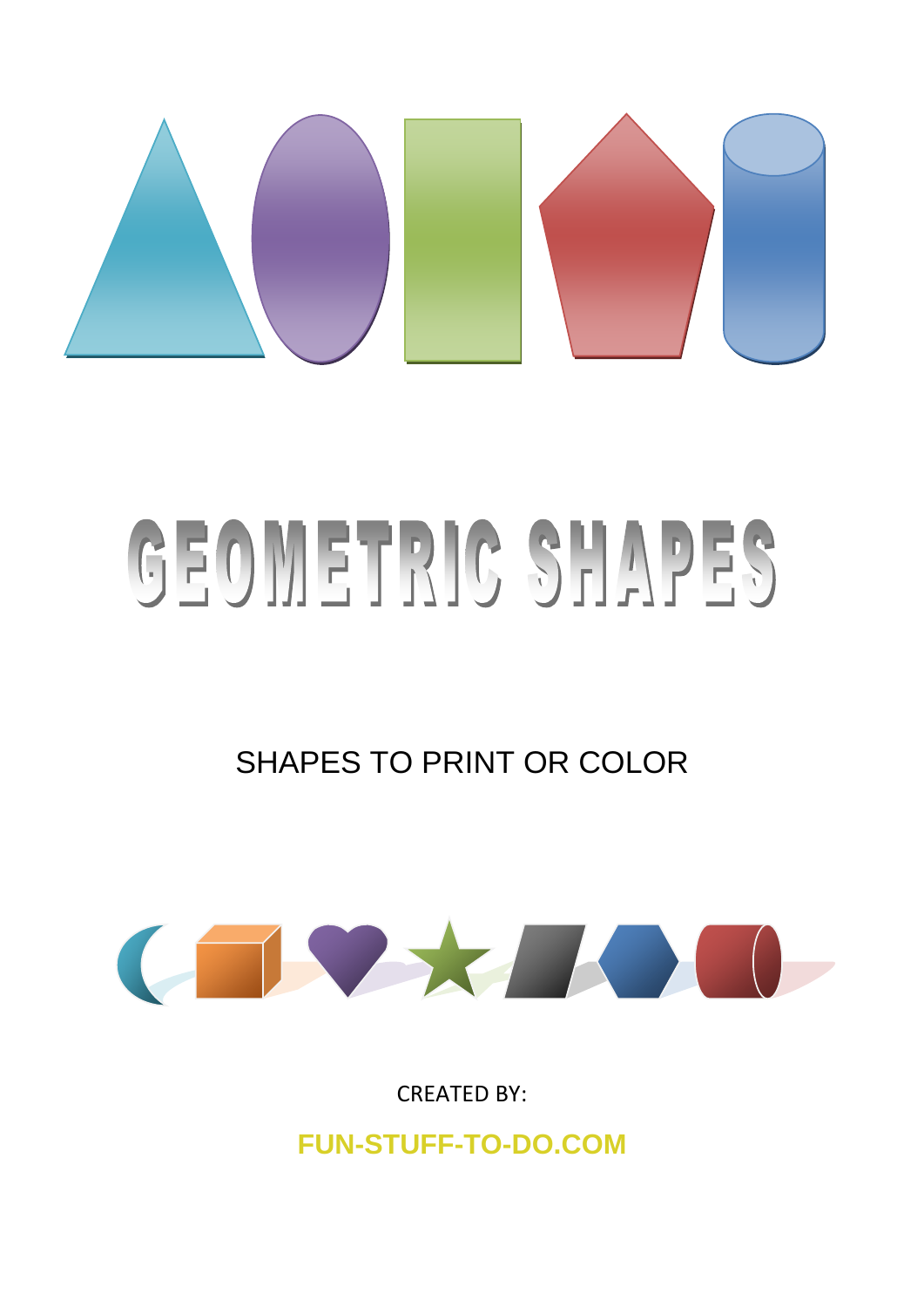## INDEX

## **BASIC GEOMETRIC SHAPES**

**Circle** 

**Oval** 

**Triangle** 

**Square** 

**Rectangle** 

**Heart** 

Star

**Cube** 

Cone

Diamond

**Crescent** 

Pentagon

**Octagon** 

Hexagon

Pyramid

Sphere

This booklet compiled by FUN-STUFF-TO-DO.COM is solely intended for individual and educational use. You may not incorporate it either wholly or in part in any product or publication or otherwise distribute it without the express permission of Fun-stuff-to-do.com. However, you may provide a link to this product on our website:

[www.fun-stuff-to-do.com/geometric-shapes.html](http://www.fun-stuff-to-do.com/geometric-shapes.html)

2010 © Fun-Stuff-To-Do.com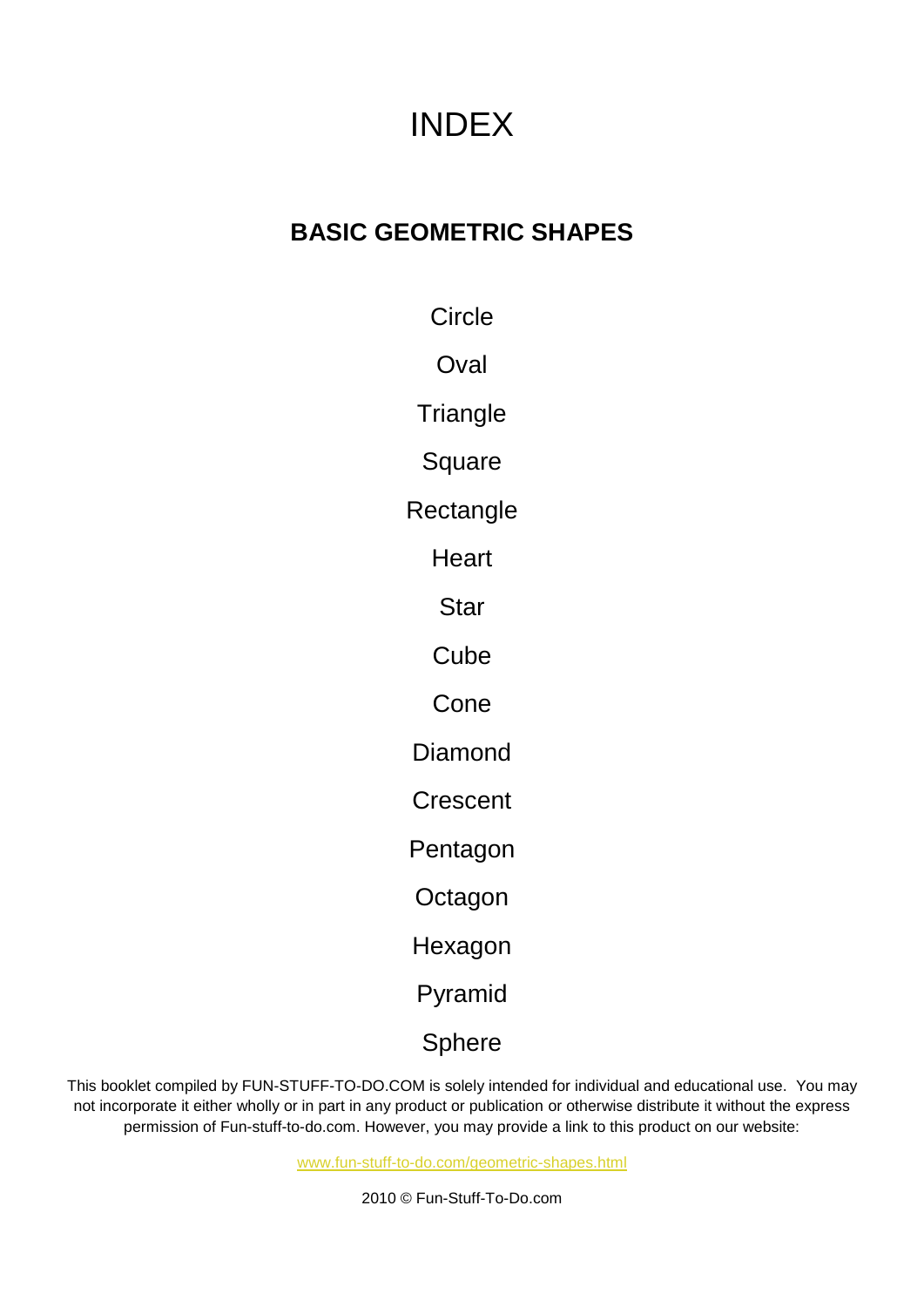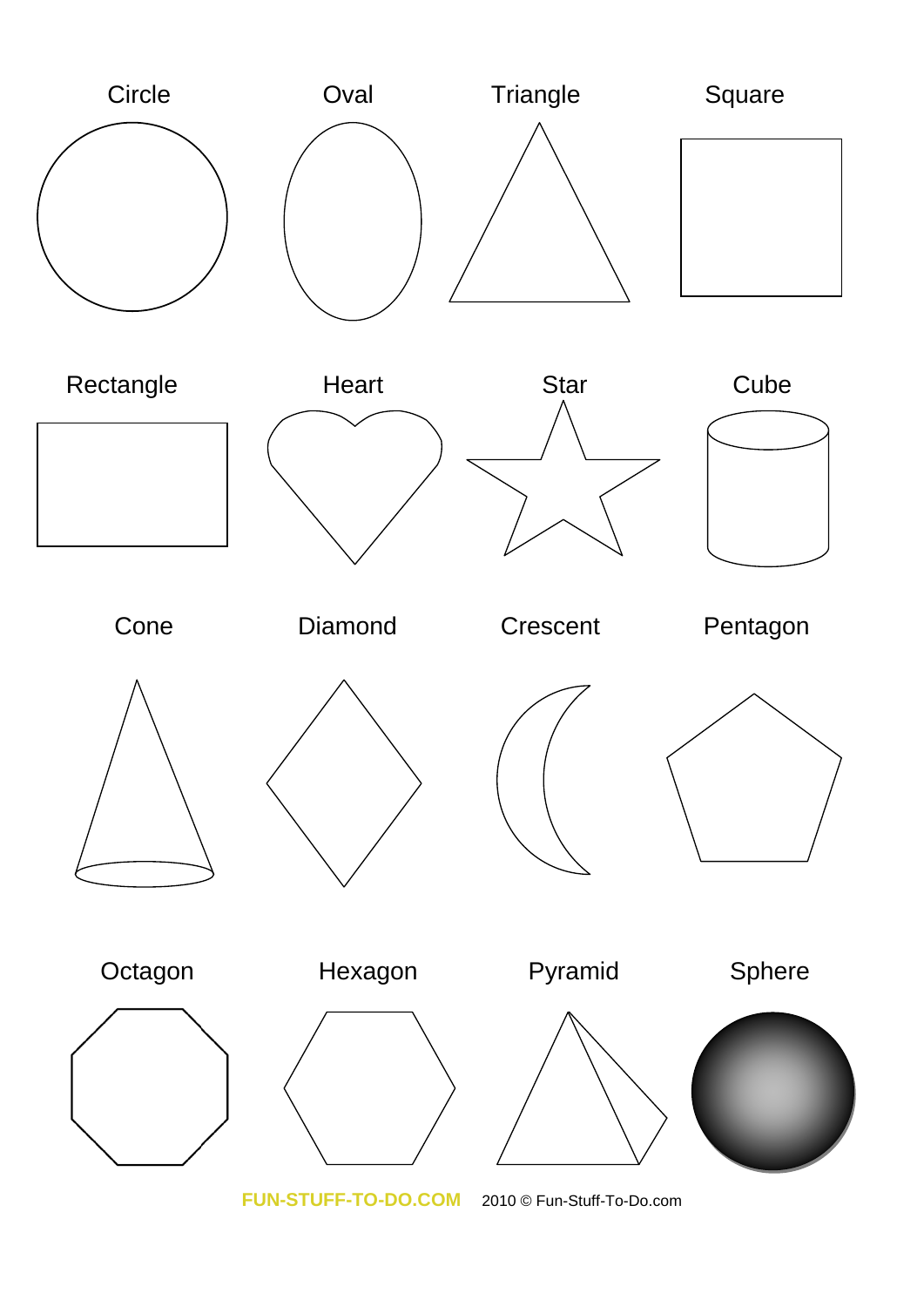## HOW TO USE THESE SHAPES

- You have an ordinary geometric shape to use
- You have different sizes of the same shape to use
- You have different sizes of the same shape inside of each other but off centre
- You have halves and sometimes quarters to use

You can use these shapes for whatever reason you need them or you can use them to cut out felt patterns, as salt dough patterns, for **embossing** and stencilling patterns or any other patterns that you may need. They are perfect for [eraser and potato stamps and printing](http://www.fun-stuff-to-do.com/easy-crafts-for-kids-8.html) and many other arts and crafts too.

These shapes are in different sizes to make it easy for you to print, cut and arrange as you require.

Try to combine shapes, place them along side each other or inside each other, turn them upside down or sideways for a different effect – color them.